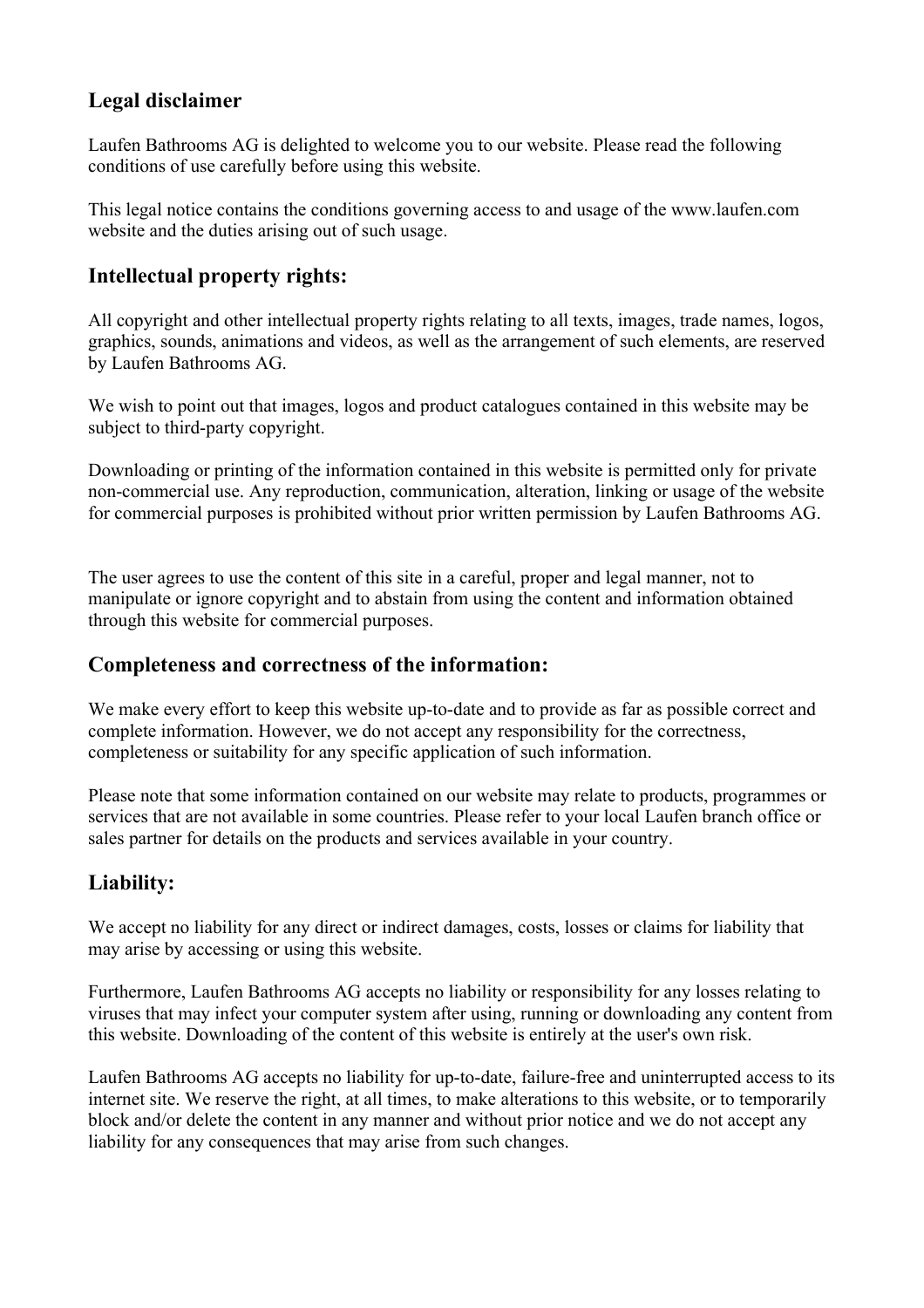# **Privacy statement:**

## **Collected Information**

Laufen Bathrooms AG only collects personal information which has specifically and voluntarily been provided by the visitors. Such information may consist of, but is not limited to, name, title, company name, email address and phone number.

Furthermore, this website collects standard internet log information including your IP address, browser type and language, access times, and referring website addresses. To ensure that this Website is well managed and to facilitate improved navigation, we may also use cookies.

Laufen Bathrooms AG is committed to protecting the privacy of those using our site. Your personal data will be treated with utmost care and with strict confidentiality. We will not provide personal information to any third parties, except to our affiliated companies.

## **Cookies**

Cookies are text files containing information which makes it possible to identify repeated visitors exclusively for the duration of their visit to our web pages. Cookies are stored on the hard disk of your computer and do not cause any damage there. The cookies of our internet pages do not contain any personal data about you.

Cookies can save you having to enter data more than once, facilitate the transmission of specific contents and help us to identify those parts of our online service that are particularly popular. This enables us, among other things, to adapt our web pages exactly to your requirements.

If you want, you can deactivate the use of cookies at any time by changing the settings in your browser. Please use the help functions of your internet browser to find out how to change these settings.

### **Social Media Applications**

Any personal information or other information that you contribute to any Social Media Application can be read, collected and used by other users of that Social Media Application over whom we have little or no control. Therefore, we are not responsible for any other user's use, misuse, or misappropriation of any personal information or other information that you contribute to any Social Media Application.

### **Links to other websites**

This website may contain links or references to other internet sites and may be opened by links from other websites upon which Laufen Bathrooms AG has no influence. Laufen Bathrooms AG accepts no responsibility for the availability or content of such other websites and no liability for any damage or consequences that may arise from the use of such content or from any such access. Any links to any other websites are intended exclusively to make this website more user-friendly.

### **Use of web tracking**

We use tracking software to determine how many users visit our website and how often. We do not use this software to collect individual personal data or individual IP addresses. The data are used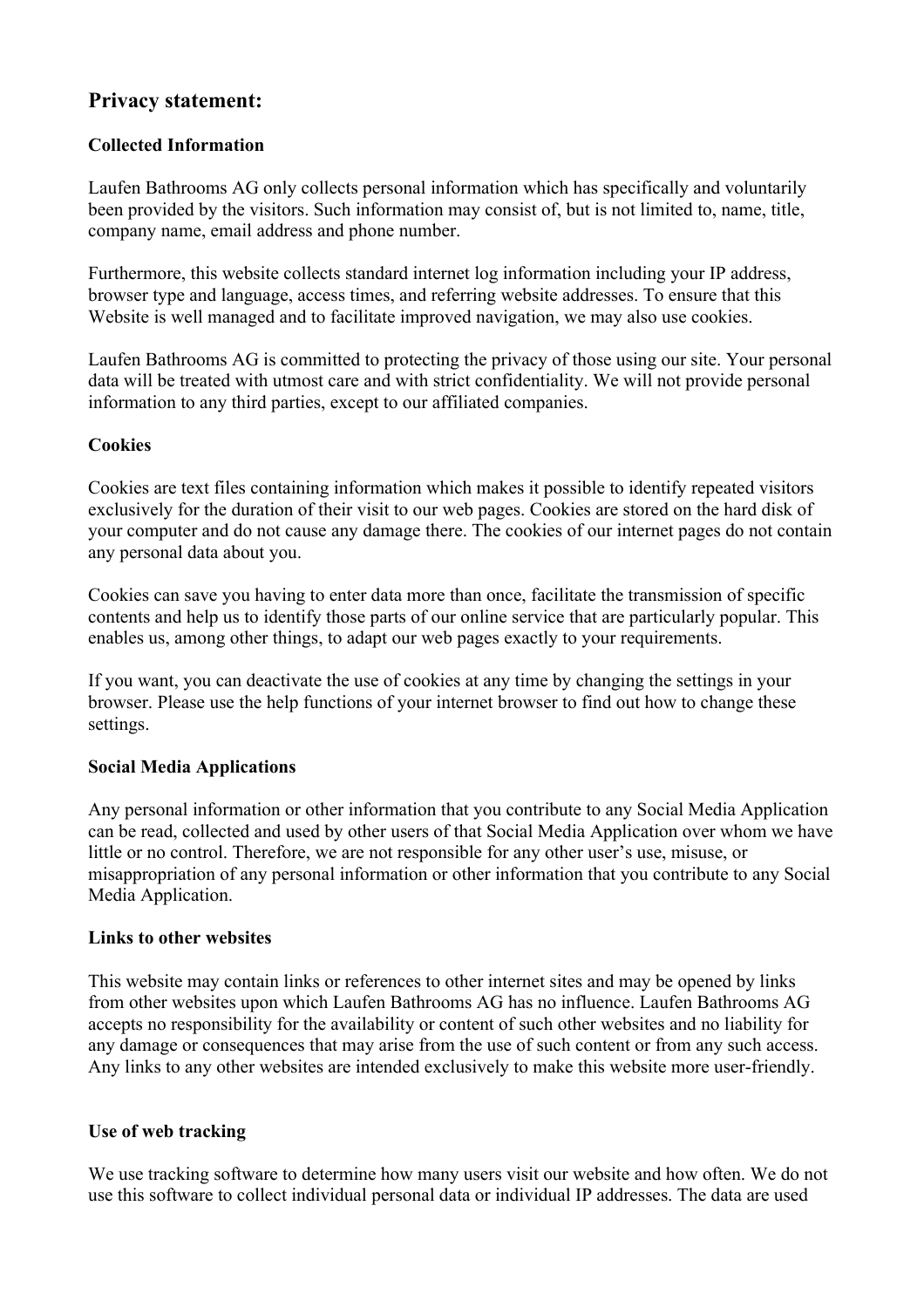solely in anonymous and summarized form for statistical purposes and for developing the website.

### **Changes to the terms and conditions**

We reserve the right to modify or correct the terms and conditions at any time. As a user of this website you are bound by any such revisions and should therefore periodically visit this page to review the current terms and conditions.

#### **Applicable law and place of jurisdiction**

Swiss law is applicable to this website. The place of jurisdiction and execution is the location of our main office; i.e. Laufen (Basellandschaft, Switzerland).